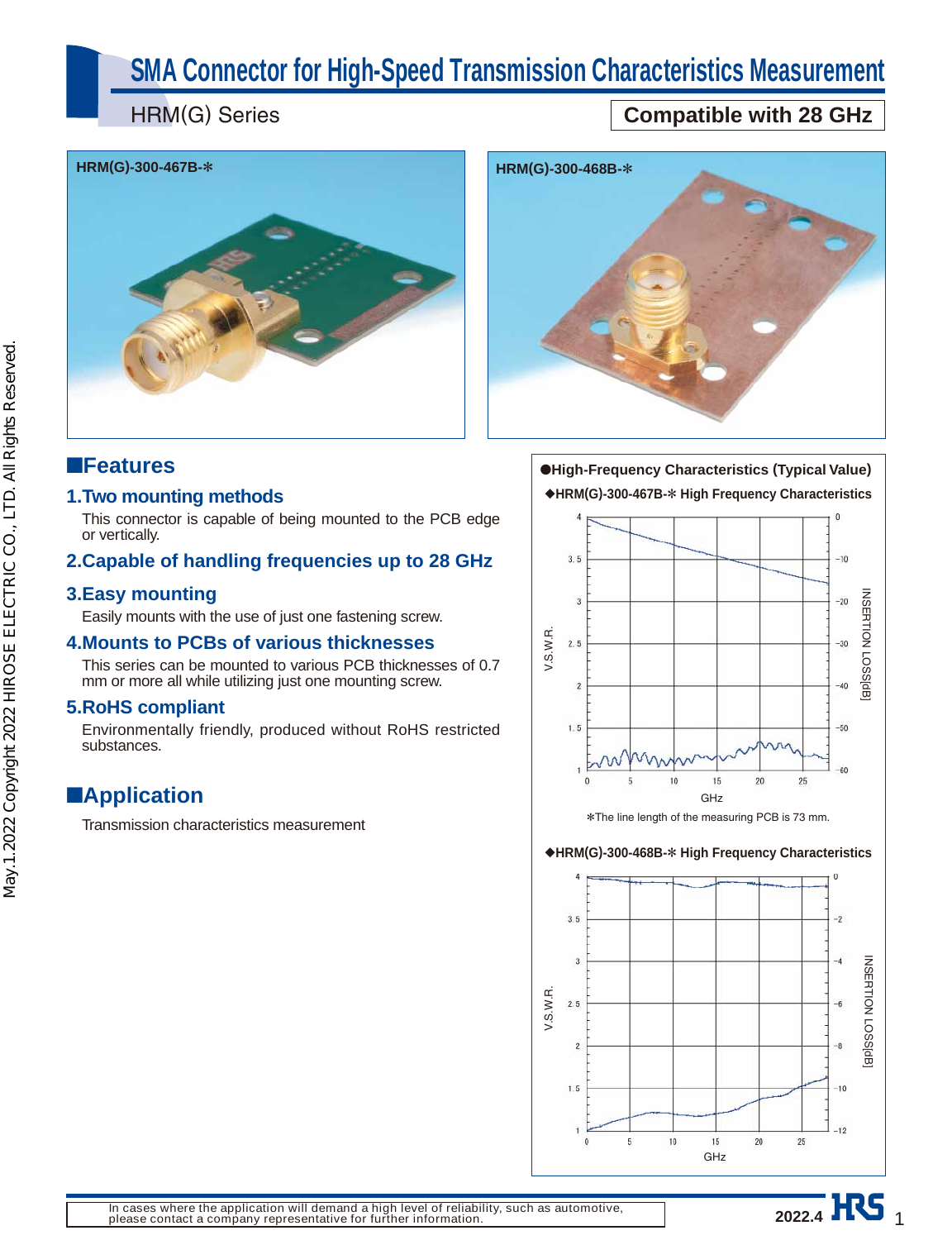## ■**Product specification**

|                                                             | Nominal Characteristic Impedance                                                                                                                                      | $50\Omega$                                                                              | $-55^{\circ}$ C to 85 $^{\circ}$ C ( $\leq$ 95% RH)                                                                                                                                  | <b>Operating Temperature Range</b> |               |
|-------------------------------------------------------------|-----------------------------------------------------------------------------------------------------------------------------------------------------------------------|-----------------------------------------------------------------------------------------|--------------------------------------------------------------------------------------------------------------------------------------------------------------------------------------|------------------------------------|---------------|
| Rating                                                      | <b>Rated Frequency</b>                                                                                                                                                | $DC - 28GHz$                                                                            | Storage Temperature Range<br>$-55^{\circ}$ C to 85 $^{\circ}$ C ( $\leq$ 95% RH)                                                                                                     |                                    |               |
| Item                                                        | Specification                                                                                                                                                         |                                                                                         |                                                                                                                                                                                      | Condition                          |               |
| 1. Contact resistance                                       | Center: $4m\Omega$ or less<br>Exterior: $4m\Omega$ or less                                                                                                            |                                                                                         | Measured at 100mA or less                                                                                                                                                            |                                    |               |
| 2. Insulation resistance                                    | 5000 $M\Omega$ or more                                                                                                                                                |                                                                                         | Measured at 500V                                                                                                                                                                     |                                    |               |
| 3. Withstanding voltage                                     | No flashover or breakdown                                                                                                                                             |                                                                                         | AC 1000V for one minute                                                                                                                                                              |                                    |               |
|                                                             | <b>Product Name</b>                                                                                                                                                   |                                                                                         | <b>DC - 20GHz</b>                                                                                                                                                                    | 20GHz - 28GHz                      |               |
| 4. Voltage standing                                         | HRM (G)-300-467B-*                                                                                                                                                    |                                                                                         | 1.4 or less                                                                                                                                                                          | 1.7 or less                        |               |
| wave ratio $(*)$                                            | <b>Product Name</b>                                                                                                                                                   |                                                                                         | $DC - 18GHz$                                                                                                                                                                         | 18GHz - 20GHz                      | 20GHz - 28GHz |
|                                                             | HRM (G)-300-468B-*                                                                                                                                                    |                                                                                         | 1.4 or less                                                                                                                                                                          | 1.5 or less                        | 1.7 or less   |
| 5. Repeat performance                                       | Contact resistance Center: $6m\Omega$ or less<br>Exterior: $6m\Omega$ or less<br>No breakage, cracking, or loosening to parts                                         |                                                                                         | Insertion/extraction 500 times                                                                                                                                                       |                                    |               |
| 6. Vibration resistance                                     | No electric outage of $1\mu s$ or greater<br>No breakage, cracking, or loosening to parts                                                                             |                                                                                         | 10 cycles in each of three directions at frequency 10<br>to 2,000Hz, half amplitude 0.75mm, acceleration of<br>$196m/s^2$                                                            |                                    |               |
| 7. Shock resistance                                         | No electric outage of $1\mu s$ or greater<br>No breakage, cracking, or loosening to parts                                                                             |                                                                                         | Frequency 1960m/s <sup>2</sup> , duration 6ms, sine half-wave,<br>3 cycles in each of the 3 axis                                                                                     |                                    |               |
| 8. Humidity resistance<br>to temperature/<br>humidity cycle | Insulation Resistance: 100MΩ or more (when highly humid)<br>Insulation Resistance : 5000M $\Omega$ or more (when dry)<br>No breakage, cracking, or loosening to parts | 10 cycles (240 hours) at temperature $+25$ to 65 $\degree$ C<br>and humidity 90% to 96% |                                                                                                                                                                                      |                                    |               |
| 9. Temperature cycle                                        | No breakage, cracking, or loosening to parts                                                                                                                          |                                                                                         | Temperature : -55°C $\rightarrow$ - $\rightarrow$ +85°C $\rightarrow$ -°C<br>Time: 5 cycles of the following.<br>30min. $\rightarrow$ 3min. $\rightarrow$ 30min. $\rightarrow$ 3min. |                                    |               |
| 10. Salt water spray                                        | No marked corrosion                                                                                                                                                   |                                                                                         | Continuous spraying of 5% salt water for 48 hours                                                                                                                                    |                                    |               |

\* Measurement system of voltage standing wave ratio (V.S.W.R.)

The specification values of the above V.S.W.R. are the measurement values of the following diagram.



HRM (G)-300-467B-\* measuring system (Note 1)

|                    | -D.U.T. details- |                                     |
|--------------------|------------------|-------------------------------------|
| HRM (G)-300-467B-* |                  | Test PCB   HRM (G)-300-467B- $\ast$ |

HRM (G)-300-468B-\* measuring system

|  |  | D.U.T. details |
|--|--|----------------|
|  |  |                |

|  |  | HRM (G)-300-468B-*   Adaptor for measurement |
|--|--|----------------------------------------------|
|--|--|----------------------------------------------|

(Note 1) Measured with HRM (G)-300-467B- $*$  mounted on a 50 $\Omega$ glass epoxy PCB

## ■**Material**

#### ●**HRM (G)-300-467B-**\***, HRM (G)-300-468B-**\*

| Part           | <b>Material</b>  | Finish       |
|----------------|------------------|--------------|
| R shell        | Copper           | Gold plating |
| Insulator      | PTFE resin       |              |
| Female contact | Beryllium copper | Gold plating |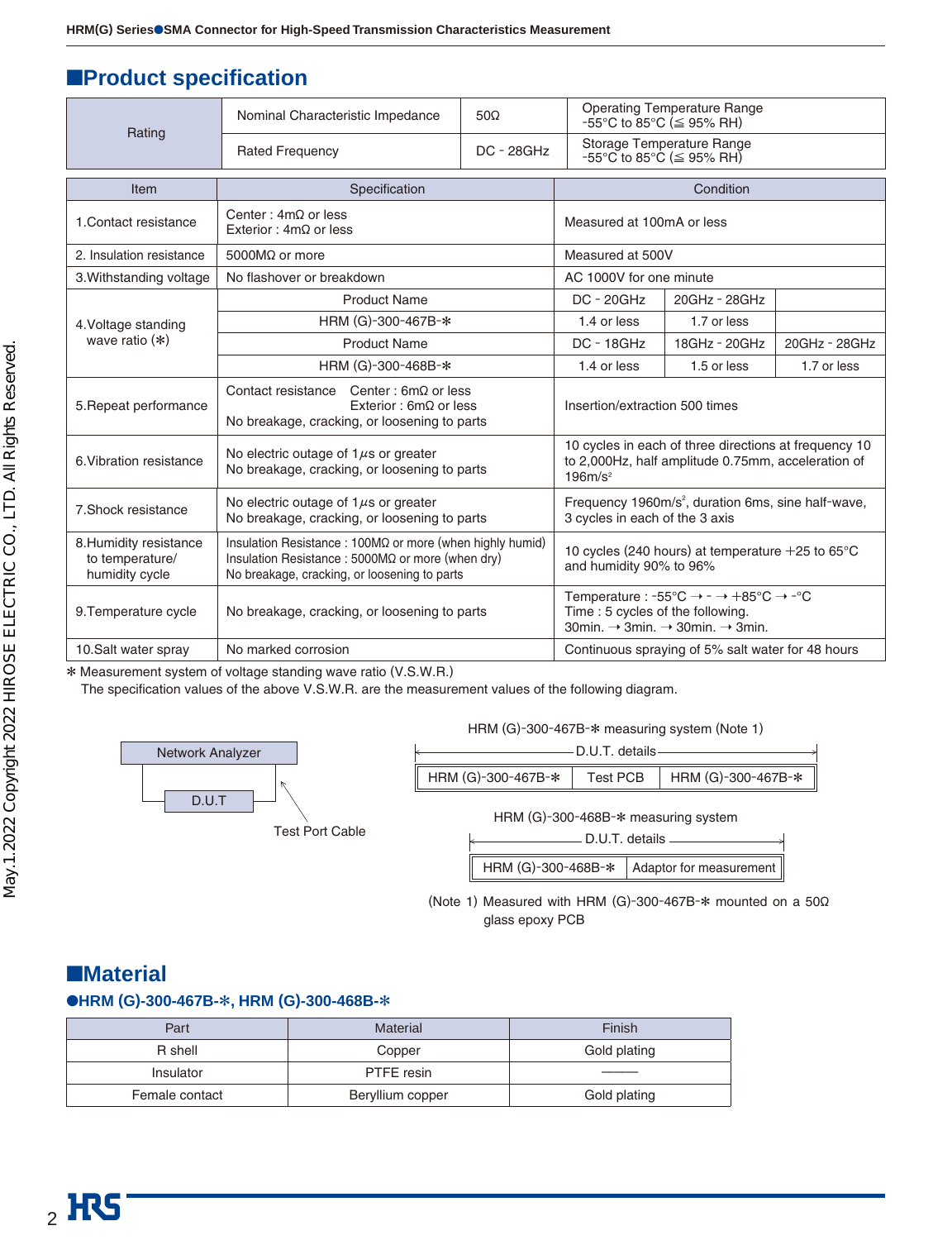## ■**Receptacle**



| Part No.          | HRS No.    | Screw          |
|-------------------|------------|----------------|
| HRM(G)-300-467B-2 | 323-0923-5 | $M2\times 0.4$ |
| HRM(G)-300-467B-1 | 323-0937-0 | 2-64UNF-2B     |

This product is a solderless mounted connector for prototype evaluation of high speed transmission boards.

It is not recommended for use in actual commercial equipment.







| Part No.          | HRS No.    | Screw      |
|-------------------|------------|------------|
| HRM(G)-300-468B-2 | 323-0939-5 | M1.6×0.35  |
| HRM(G)-300-468B-1 | 323-0924-8 | 0-80UNF-2B |

This product is a solderless mounted connector for prototype evaluation of high speed transmission boards.

It is not recommended for use in actual commercial equipment.





5.8